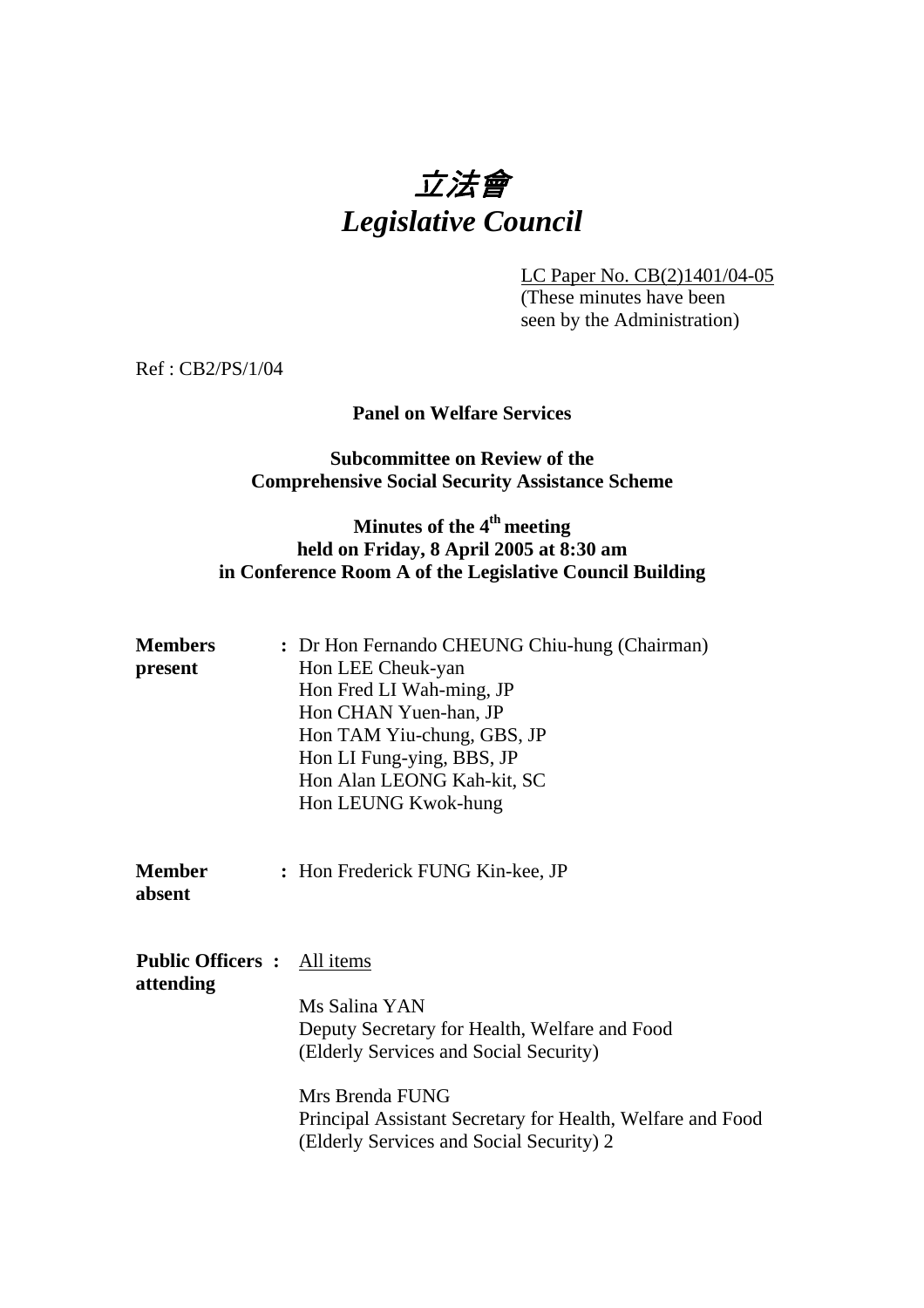|                                     |                | 2                                                                                                             |
|-------------------------------------|----------------|---------------------------------------------------------------------------------------------------------------|
| <u>Action</u>                       |                | Mr Paul TANG, JP<br>Director of Social Welfare                                                                |
|                                     |                | Mrs Agnes Allcock, JP<br>Deputy Director of Social Welfare (Administration)                                   |
|                                     |                | Mrs Rachel Cartland, JP<br>Assistant Director of Social Welfare (Social Security)                             |
|                                     |                | Mr CHENG Chok-man<br>Chief Social Security Officer (Social Security) 1<br><b>Social Welfare Department</b>    |
|                                     |                | Mr LAI Shiu-bor<br>Chief Social Security Officer (Social Security) 2<br><b>Social Welfare Department</b>      |
|                                     |                | Miss Cecilla LI<br>Chief Social Work Officer (Family and Child Welfare) 1<br><b>Social Welfare Department</b> |
| <b>Deputations</b><br>by invitation | $\ddot{\cdot}$ | Item II                                                                                                       |
|                                     |                | <b>Hong Kong Social Security Society</b>                                                                      |
|                                     |                | Mr HO Wing-chung                                                                                              |
|                                     |                | <b>Concerning CSSA Review Alliance</b>                                                                        |
|                                     |                | Mr CHU Kong-wai<br>Representative                                                                             |
|                                     |                | Hong Kong Association for the Survivors of Women Abuse<br>(Kwan Fook)                                         |
|                                     |                | Anna<br>Representative                                                                                        |
|                                     |                | 亞芝<br>Representative                                                                                          |
|                                     |                | Ms LUI Lok-man<br>Representative                                                                              |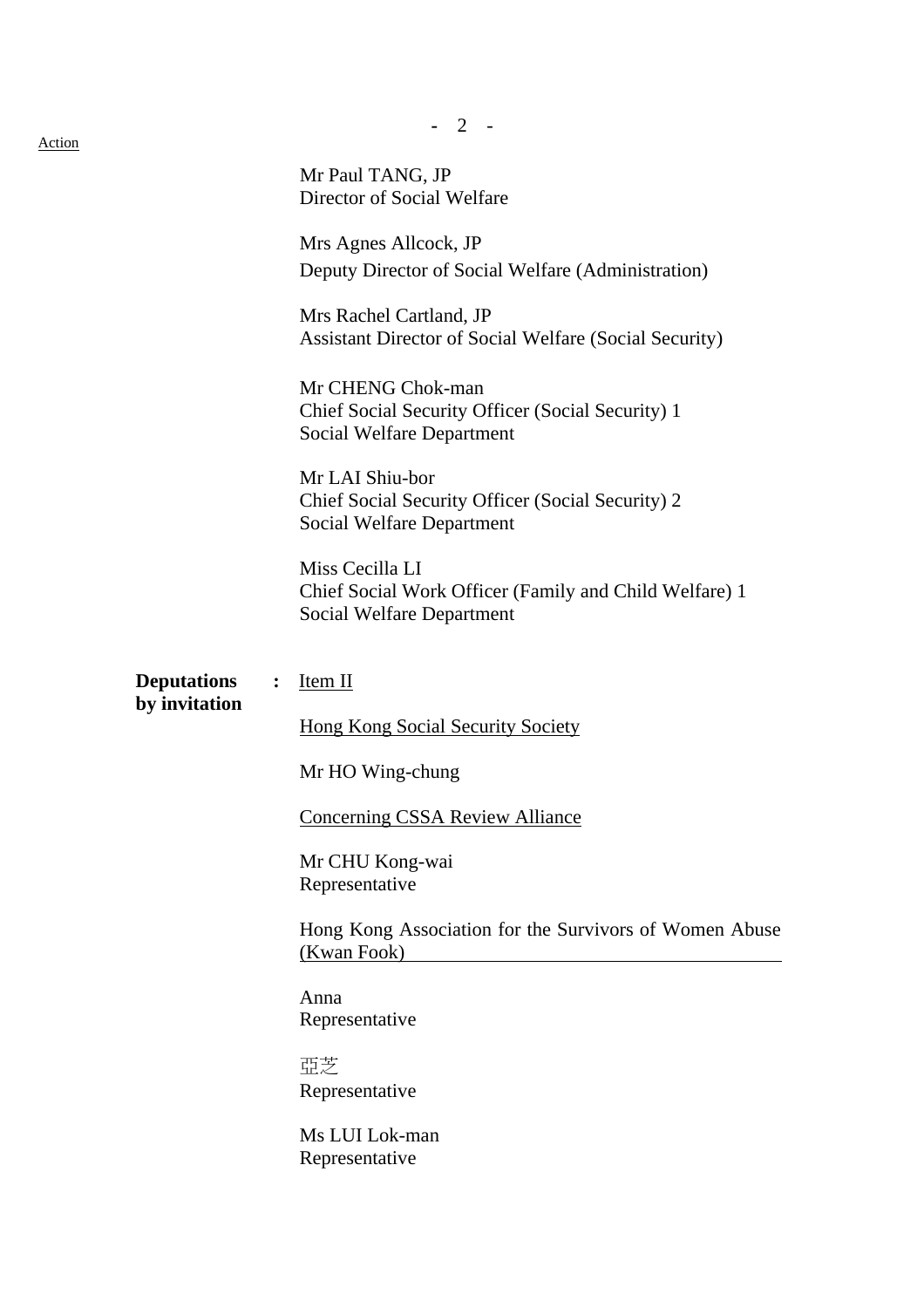**-** 3 - Action

| <b>Clerk</b> in | : Ms Doris CHAN                                 |
|-----------------|-------------------------------------------------|
| attendance      | Chief Council Secretary (2) 4                   |
| <b>Staff</b> in | : Miss Mary SO                                  |
| attendance      | Senior Council Secretary (2) 8                  |
|                 | Miss Maggie CHIU<br>Legislative Assistant (2) 4 |

### **I. Date of next meeting and items for discussion**

 Members agreed to discuss the results of the Administration's review of existing Comprehensive Social Security Assistance (CSSA) arrangements and related services for single parent families on CSSA at the next meeting to be held on 24 May 2005 at 8:30 am. Members further agreed to discuss the findings of the evaluative study of the intensive employment assistance projects implemented since October 2003 to help employable CSSA recipients and the "near-CSSA" unemployed move into work in June 2005.

**II. The seven-year residence requirement for Comprehensive Social Security Assistance** (LC Paper Nos. CB(2)2998/03-04, CB(2)1185/04-05(01), CB(2)1194/04-05(01) and CB(2)1208/04-05(01))

### *Deputations' views*

 2. Mr HO Wing-chung from the Hong Kong Social Security Society and representatives from Kwan Fook presented their views on the implementation of the seven-year residence requirement for CSSA, details of which were set out in their respective submissions (LC Paper Nos. CB(2)1194/04-05(01) and CB(2)1208/04-05(01)).

3. Mr CHU Kong-wai of the Concerning CSSA Review Alliance said that needy new arrival single mothers with young child(ren) were particularly hard hit by the implementation of the seven-year residence requirement for CSSA which took effect from 1 January 2004. Mr CHU pointed out that as these single mothers had to stay home to look after their young child(ren), they were forced to rely on the CSSA payments of their young child(ren) for survival. Such a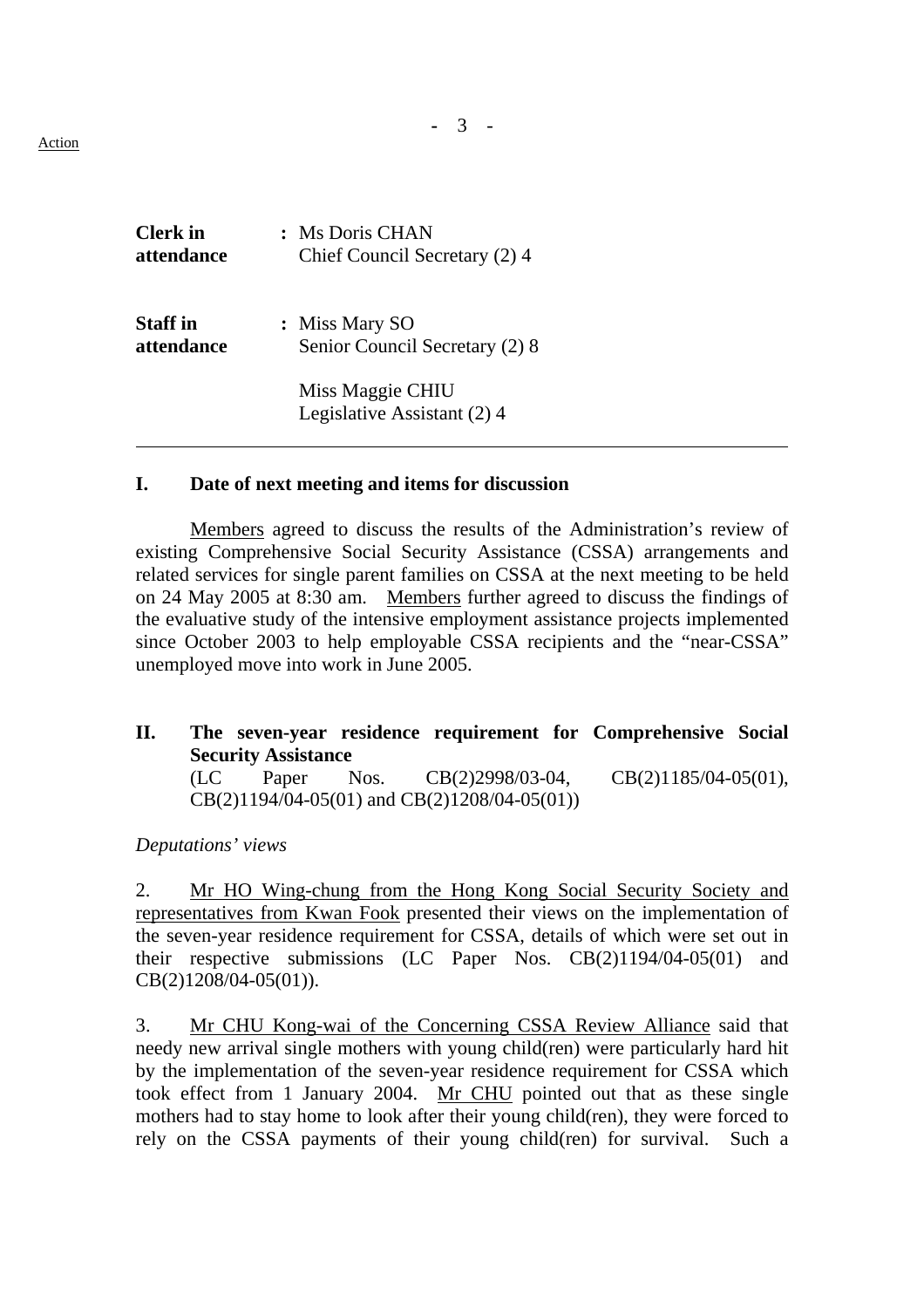phenomenon not only demonstrated that the Social Welfare Department (SWD) had failed to live up to its promise that it would waive the residence requirement to persons genuinely in need but unable to meet the prescribed residence requirement, it also raised query about the adequacy of the waiver system in providing cash assistance to the financially vulnerable individuals to meet their basic needs.

### *The Administration's response*

4. Director of Social Welfare (DSW) referred the meeting to the rationale for the seven-year residence requirement for CSSA detailed in paragraph 5 of the Administration's paper (LC Paper No. CB(2)1185/04-05(01)). DSW pointed out that reducing CSSA expenditure was not the prime reason for changing the residence requirement for CSSA from one year to seven years, as evidenced by the fact that persons aged below 18 were now exempted from any prior residence requirement. Prior to 1 January 2004, persons aged below 18 were required to reside in Hong Kong for one year before they became eligible for CSSA. The requirement was meant to encourage potential new arrivals to make plans before coming to Hong Kong.

5. DSW further referred the meeting to the operation of discretion under the CSSA Scheme to waive the seven-year residence requirement, details of which were set out in paragraphs 7-9 of the Administration's paper.

6. DSW also said that CSSA was not the only form of assistance for new arrivals. Other forms of assistance and support were also available to new arrivals regardless of their length of stay in Hong Kong, details of which were set out in paragraphs 10-12 of the Administration's paper. In addition to this, the Home Affairs Bureau was tasked with the responsibility to facilitate the early integration of new arrivals into the local community. For instance, a Service Handbook for New Arrivals providing information on the various services and activities provided by Districts Offices and non-governmental organisations (NGOs) were given to new arrivals upon their entry into Hong Kong. Public education would continue to be stepped up to encourage Hong Kong people to accept new arrivals into the community.

### *Issues discussed*

Operation of discretion under the CSSA Scheme to waive the seven-year residence requirement

7. Mr LEE Cheuk-yan said that if the Administration was intent on eradicating inter-generational poverty, it should not apply the seven-year residence requirement for CSSA to those single parents who could prove that they had to stay home to take care of their young child(ren), say, under the age of 16, in order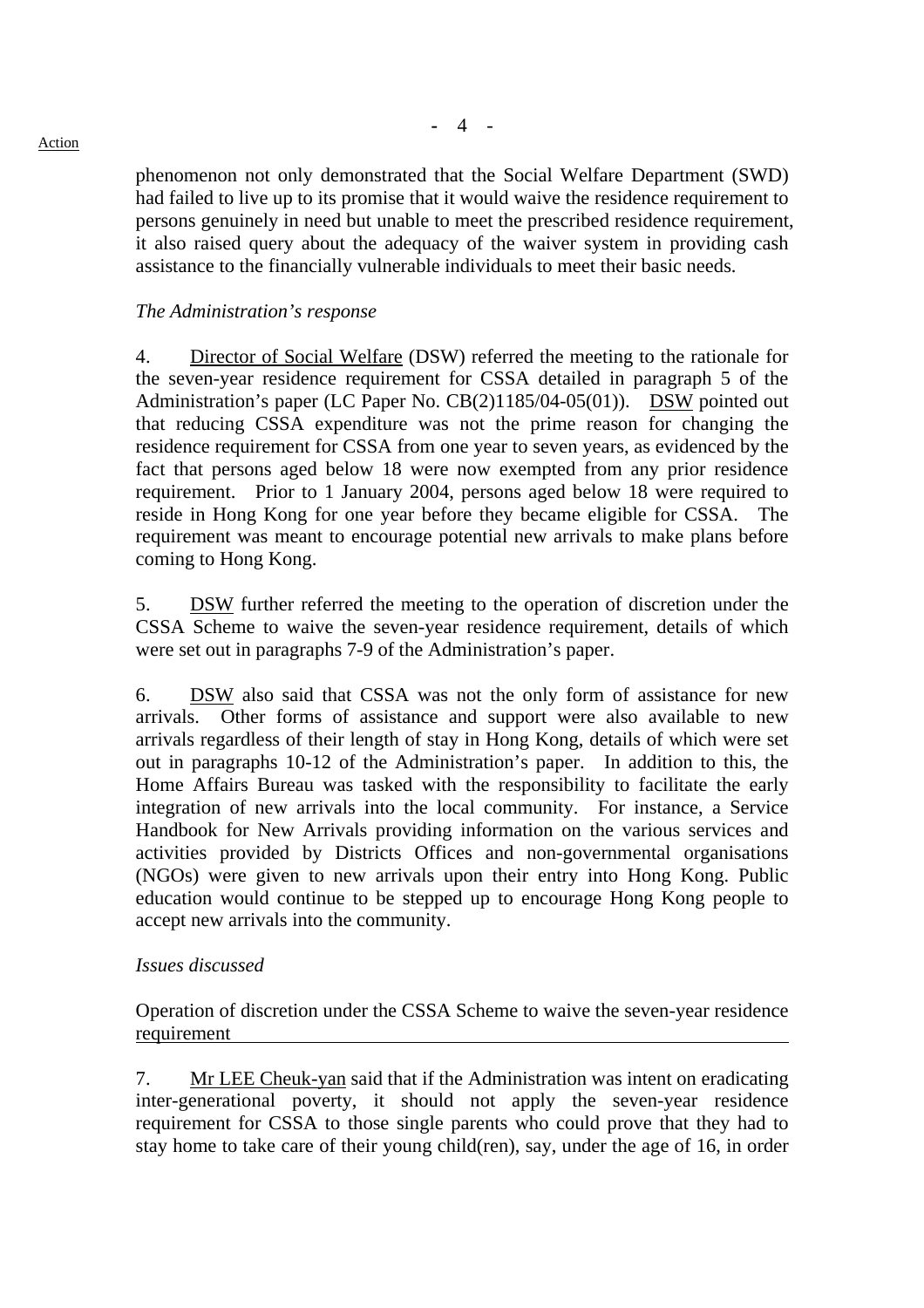to prevent these children from having to share their CSSA payments with their single parents. Mr LEE pointed out that the operation of discretion for cases of genuine hardship by SWD had not worked as intended. As mentioned by the deputations, in many instances, SWD only granted CSSA to single parents in genuine financial hardship after these cases were brought to the attention of Members of the Legislative Council (LegCo) and/or NGOs.

8. DSW disagreed that the operation of discretion under the CSSA Scheme to waive the seven-year residence requirement had not worked as intended. DSW stressed that staff of the Social Security Field Units (SSFUs) of SWD had all along been adopting the practices mentioned in paragraph 7 of the Administration's paper regarding waiving the residence requirement for CSSA. This was evidenced by the fact that as at the end of February 2005, the number of cases involving persons aged 18 and above who were admitted into Hong Kong on or after 1 January 2004, which were approved with discretion, was higher than the number of cases which were rejected.

9. DSW further said that having the discretionary power to waive the residence requirement for CSSA was necessary, in view of the varying circumstances of needy people who could not satisfy the residence requirement. In considering whether discretion should be exercised to waive the residence requirement for CSSA for single parent applicants, other factors, such as the resources available to the applicants and possible sources of help in Hong Kong and the possibility of the applicant returning to his/her place of origin, would also be taken into account to establish whether there was genuine hardship. Frontline SSFU staff would let applicants know of DSW's discretionary power to waive the seven-year residence requirement for genuine hardship cases. Moreover, since October 2004, it had also been the standard practice of SSFUs to give a copy of the pamphlet on residence requirements for CSSA and Social Security Allowance (SSA) to each and every CSSA applicant who did not meet the seven-year residence requirement. The pamphlet explained the residence requirements for CSSA and SSA with the aid of Frequently Asked Questions. If the applicants wished to seek waiver of residence requirement, frontline SSFU staff would obtain all relevant information and submit a report to their senior officers for a decision. Whether the application was approved or rejected, the applicants would be informed in writing of the results of their applications as well as their right to lodge an appeal with the Social Security Appeal Board (SSAB) if they were not satisfied with the decisions made by SWD. The SSAB was an independent body whose members were all appointed by the Chief Executive from outside the civil service.

10. DSW also said that if SWD decided not to waive the seven-year residence requirement for a new arrival applying for CSSA, frontline SSFU staff would, where necessary, refer the applicant to other service units, such as the Family and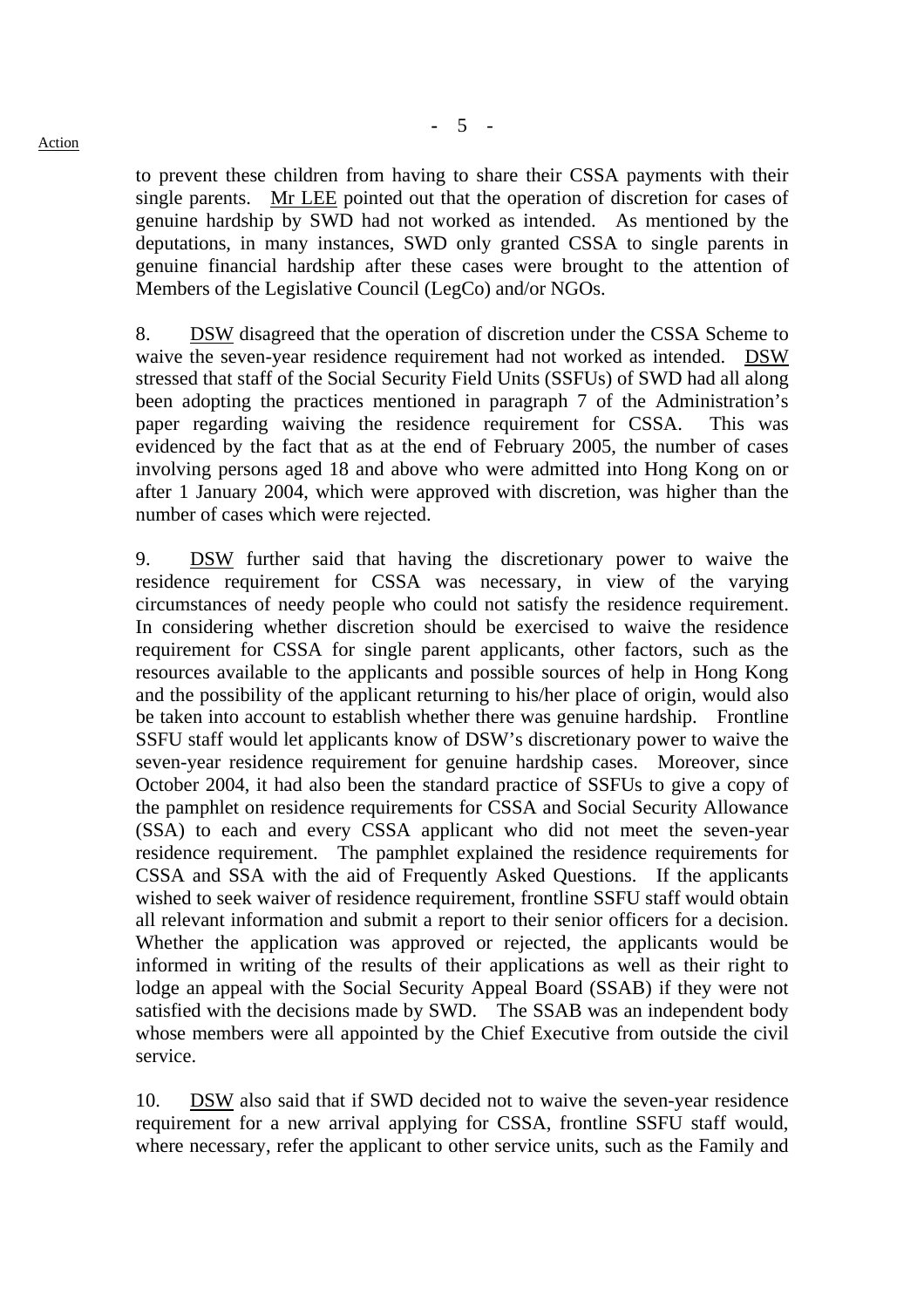Child Protective Services Units (FCPSUs) of SWD, or other Government departments for appropriate services. Chief Social Work Officer (Family and Child Welfare) 1 supplemented that social workers of FCPSUs would also refer cases to SSFUs for follow-up if the persons concerned were faced with imminent violent situation and had no income or other resources irrespective of whether they met the residence requirement for CSSA.

11. Mr LEE Cheuk-yan disagreed with the statement made by DSW in paragraph 8 above that as at the end of February 2005, the number of cases involving persons aged 18 and above who were admitted into Hong Kong on or after 1 January 2004, which were approved with discretion, was higher than the number of cases which were rejected. Mr LEE pointed out that of a total of 1 582 CSSA applicants involving persons aged 18 and above who were admitted into Hong Kong on or after 1 January 2004 received by SSFUs during the period from 1 January 2004 to 28 February 2005, 1 230 had in fact withdrawn their applications. However, DSW had disregarded these withdrawn cases in making the claim that the number of cases, which had been approved with discretion, was higher than the number of cases which had been rejected.

12. Mr LEE Cheuk-yan asked SWD whether it had taken any action to find out why the 1 230 applicants, referred to in paragraph 11 above, withdrew their applications and the present situation of these applicants, such as whether they had returned to their place of origin or living on the CSSA payments of their child(ren). DSW said that SWD had no information on the reasons for the withdrawal and had not followed up on the cases. DSW stressed that there was no question of frontline SSFU staff turning away CSSA applicants simply on ground that the latter did not meet the seven-year residence requirement having regard to the standing practices on processing CSSA applications mentioned in paragraph 9 above. But staff had to advise applicants of the requirement and other related information.

13. Mr LEE Cheuk-yan said that SWD should take the initiative to see what assistance could be rendered to the adult family members of those persons aged below 18 who were on CSSA for a long time, in order to prevent inter-generational poverty.

14. DSW responded that as CSSA was intended to be a safety net of last resort, efforts had been and would continue to be stepped up to help new arrivals who could work to try their best to be self-reliant. The current review on the intensive employment assistance projects implemented since October 2003 to help employable CSSA recipients and the "near-CSSA" unemployed move into work should help to shed light on how better to help the able-bodied unemployed to be self-supporting.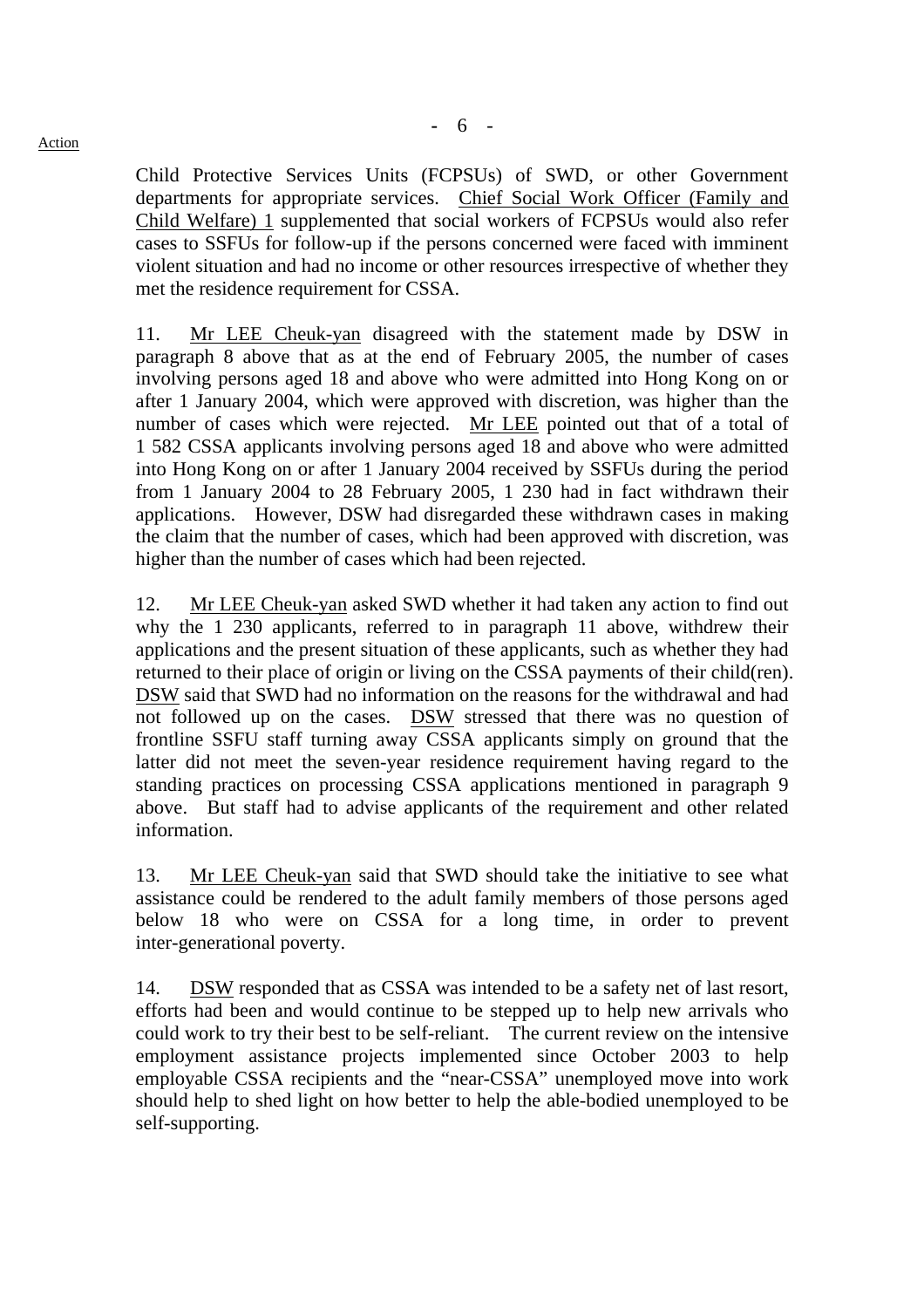15. Mr Fred LI noted from the report of the Panel's Subcommittee to Study Issues relating to the CSSA and SSA Schemes (LC Paper No. CB(2)2998/03-04) that the discretionary power to waive the seven-year residence requirement under the CSSA Scheme was delegated to seven Senior Social Security Officers (SSSOs). Mr LI expressed concern about placing such an onerous task solely on seven SSSOs, having regard to the varied, and sometimes complex nature, of the applications. Although persons who were not satisfied with the decisions of the SSSOs could lodge their complaints with the SSAB, Mr LI considered it better if senior officers of the SSSOs were also involved in the operation of discretion so as to make the whole decision-making process more vigorous and avoid putting undue pressure on the SSSOs.

16. DSW responded that there was no cause for concern that delegating the discretionary power to waive the seven-year residence requirement under the CSSA Scheme to the SSSOs would put undue pressure on the SSSOs. If SSSOs were in doubt as to whether CSSA should be granted to persons not meeting the residence requirement, they would confer with their senior officers such as the Chief Social Security Officers (CSSOs) and the District Social Welfare Officers (DSWOs). Where necessary, DSWOs would in turn confer with Assistant Director of Social Welfare (Social Security) (ADSW(SS)). DSW further said that in order to ensure that the exercising of discretion under the CSSA Scheme to waive the residence requirement was fairly, sensibly and consistently applied, all seven SSSOs met regularly to share experience on the operation of such.

17. As regards the appeal channel, DSW pointed out that since the final decisions made by the SSSOs were representative of the stance of SWD, there was no need for another formal channel within SWD for the aggrieved persons to seek a review of the decisions. Instead, they could lodge an appeal with the SSAB. ADSW(SS) supplemented that if an applicant wished to lodge an appeal with the SSAB, he/she had to do so within four weeks from being notified of the decision by SWD. The SSAB would normally hear the case within one month from the receipt of an appeal, and the appellant would be informed of the Board's decision in writing within three weeks after the hearing. ADSW(SS) further said that apart from the SSAB, a CSSA applicant could also ask to see the supervisor of the SSFU if he/she was not satisfied with the attitude of the officer handling his/her case or the way his/her case was being handled. He/she could also lodge a complaint with the DSWO, whose name and contact telephone number were displayed at the reception area of the SSFU. All complaints, whether written or oral, would be dealt with expeditiously and impartially.

Admin 18. At the request of Mr Fred LI, DSW undertook to provide information on the numbers of applications approved and rejected for waiver of residence requirement which SSSOs had conferred with their senior officers.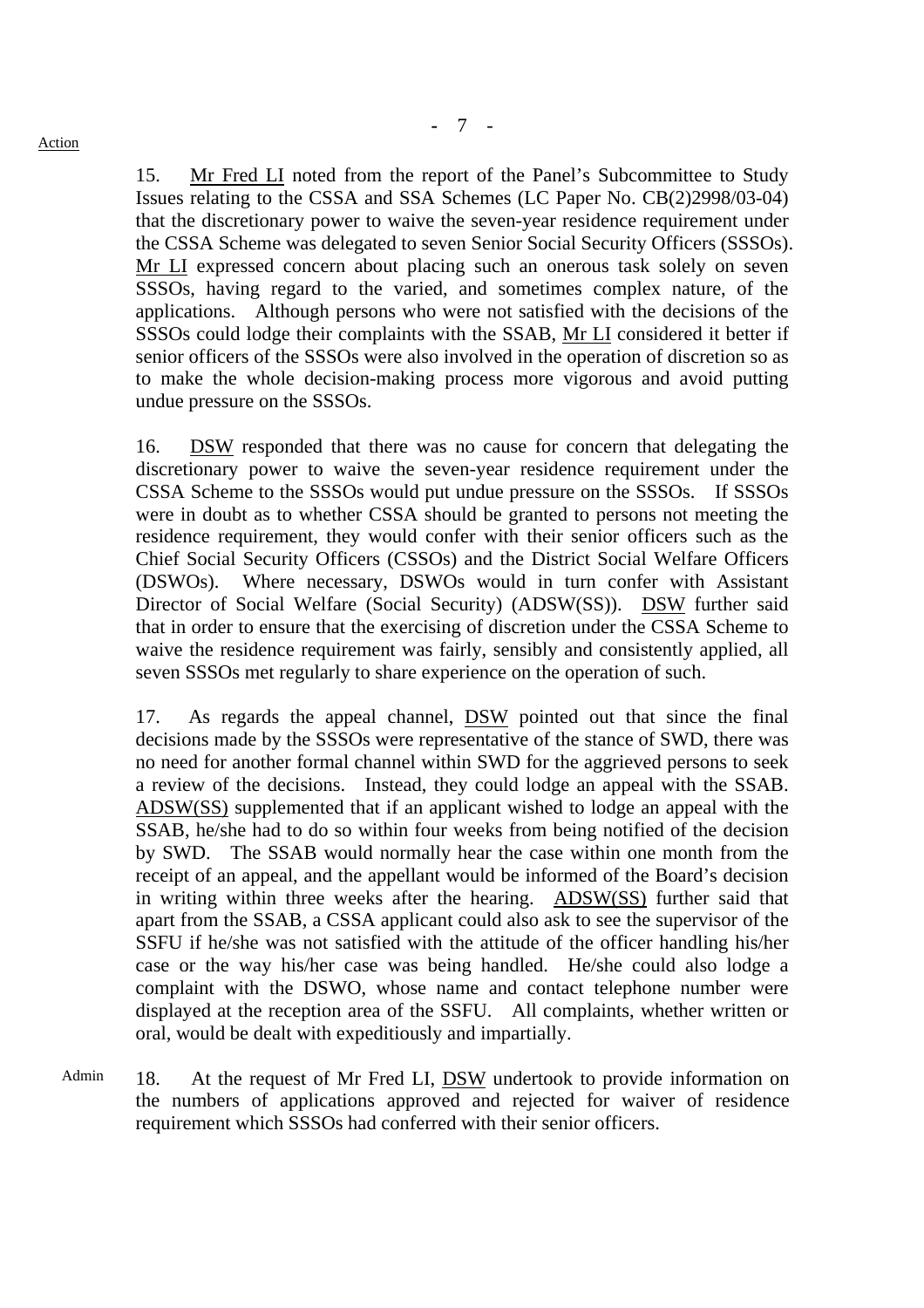19. Mr Alan LEONG agreed that CSSA should be a safety net of last resort, and he had no strong views about the factors to be considered for exempting a person from meeting the seven-year rule for CSSA outlined in paragraph 7 of the Administration's paper. Mr LEONG however was of the view that if the exercising of discretion under the CSSA Scheme to waive the seven-year residence requirement was mechanical, the original intention of the waiver mechanism to help needy people not able to satisfy the residence requirement could not be achieved. Mr LEONG wondered whether it might be better if the exercising of discretionary power to waive the residence requirement for CSSA was made by DSW, instead of delegating such to the SSSOs who might be inhibited by the waiver guidelines and precedent cases to exercise the discretion flexibly.

20. ADSW(SS) responded that SSSOs were very experienced officers with many years of experience as SSFU supervisors before they were promoted to their present post. So far, the operation of the discretion to waive the residence requirement for CSSA appeared to be working quite well. A review on the existing arrangements would certainly be carried out if it was found that the operation of discretion was not working well. As agreed with the Subcommittee to Study Issues relating to the CSSA and SSA Schemes last year, training for SSFU staff had been stepped up to ensure as far as possible that all the case were handled properly.

21. On the question of what level of staff should be delegated with the power to exercise discretion to waive the seven-year residence requirement for CSSA, ADSW(SS) said that a lot of thoughts had been put in by SWD to strike a right balance. If the exercising of discretion was at too high a level, it would create unnecessary delay for the approval of straightforward cases. On the other hand, if the exercising of discretion was set at too junior a level, cases might be handled too rigidly. Deputy Director of Social Welfare (Administration) (DDSW(A)) supplemented that she herself also met with the 13 DSWOs on a regular basis, and where necessary, to exchange views and share experience on the operation of the CSSA and SSA Schemes, including the operation of discretion under the CSSA Scheme to waive the seven-year residence requirement.

22. The Chairman disagreed that the operation of discretion to waive the residence requirement for CSSA was working well. If that was the case, there would not be cases where SWD finally waived the residence requirement after these cases were taken up by LegCo Members or NGOs. DDSW(A) said that experience in the past had shown that in many such cases, the applicants failed to provide all relevant information to frontline SSFU staff in the first place or it was due to miscommunication between the two sides.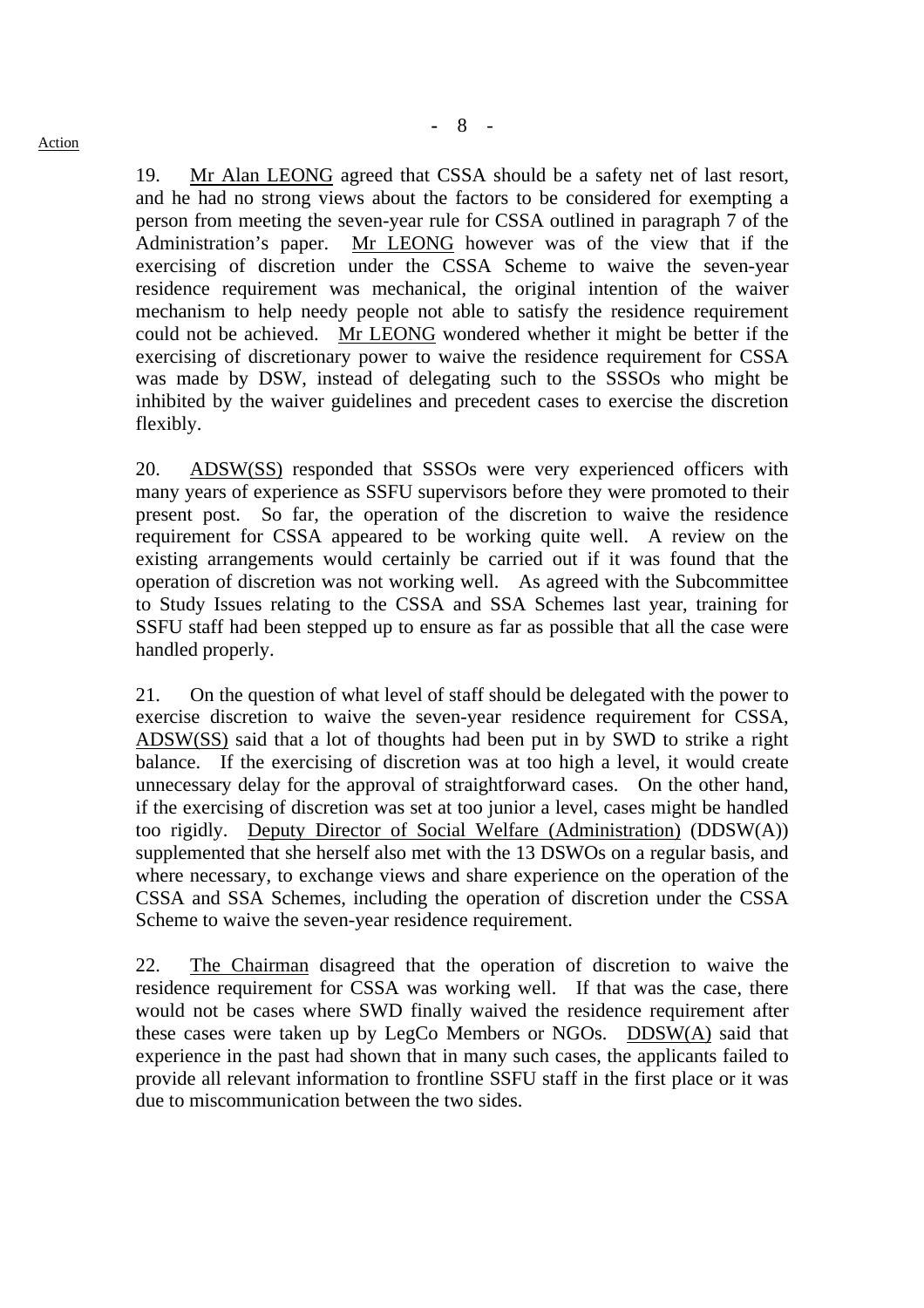Latest development and trend since introduction of the seven-year residence requirement

23. Ms LI Fung-ying noted from paragraph 14 of the Administration's paper that during the year ending 31 December 2003, CSSA was approved under DSW's discretionary power to 731 persons aged below 18 with less than one year's residence in Hong Kong. During the year ending 31 December 2004, CSSA was approved to 2 766 persons aged below 18 with less than one year's residence in Hong Kong, representing an increase of 278%. In the light of this, Ms LI asked for the reason(s) for such a sharp increase in the number of persons aged below 18 approved with CSSA since the implementation of the seven-year residence requirement for CSSA on 1 January 2004.

24. DSW responded that the rise in the number of persons aged below 18 being granted CSSA in 2004 was expected, given that this group of new arrivals no longer needed to meet any prior residence requirement. More time however was needed to tell whether the situation in 2004 would be the trend in the long run.

25. Mr Fred LI noted from paragraph 13 of the Administration's paper that during the 14-month period from 1 January 2004 to 28 February 2005, SWD had received a total of 1 582 applications involving persons aged 18 and above who were admitted into Hong Kong on or after 1 January 2004 and therefore unable to meet the seven-year residence requirement. As at the end of February 2005, of these applications, 198 had been approved with discretion and 17 rejected. Of the remaining applications, 1 230 had been withdrawn by the applicants and 137 were being processed. In the light of this, Mr LI requested SWD to provide information on the circumstances justifying the approval with discretion of the 198 cases, the reasons for rejecting the 17 cases as well as the reason(s) causing the 1 230 applicants to withdraw their applications.

Admin 26. DSW agreed to provide information on the circumstances justifying the approval with discretion of the 198 cases and the reasons for rejecting the 17 cases referred to in paragraph 13 of the Administration's paper after the meeting. DSW said that about 34% and 25% of the 198 cases approved with discretion were single parents and low wage earners respectively. As to the reasons why the 1 230 applicants withdrew their CSSA applications, DSW reiterated that SWD did not have the information as the withdrawals were made on the applicants' own volition.

27. To better understand the impact of the seven-year residence requirement for CSSA on the new arrivals who were admitted into Hong Kong on or after 1 January 2004, Mr LEE Cheuk-yan requested SWD to provide information on the background of the 2 766 persons aged below 18 with less than one year's residence in Hong Kong who were granted CSSA during the 14-month period from 1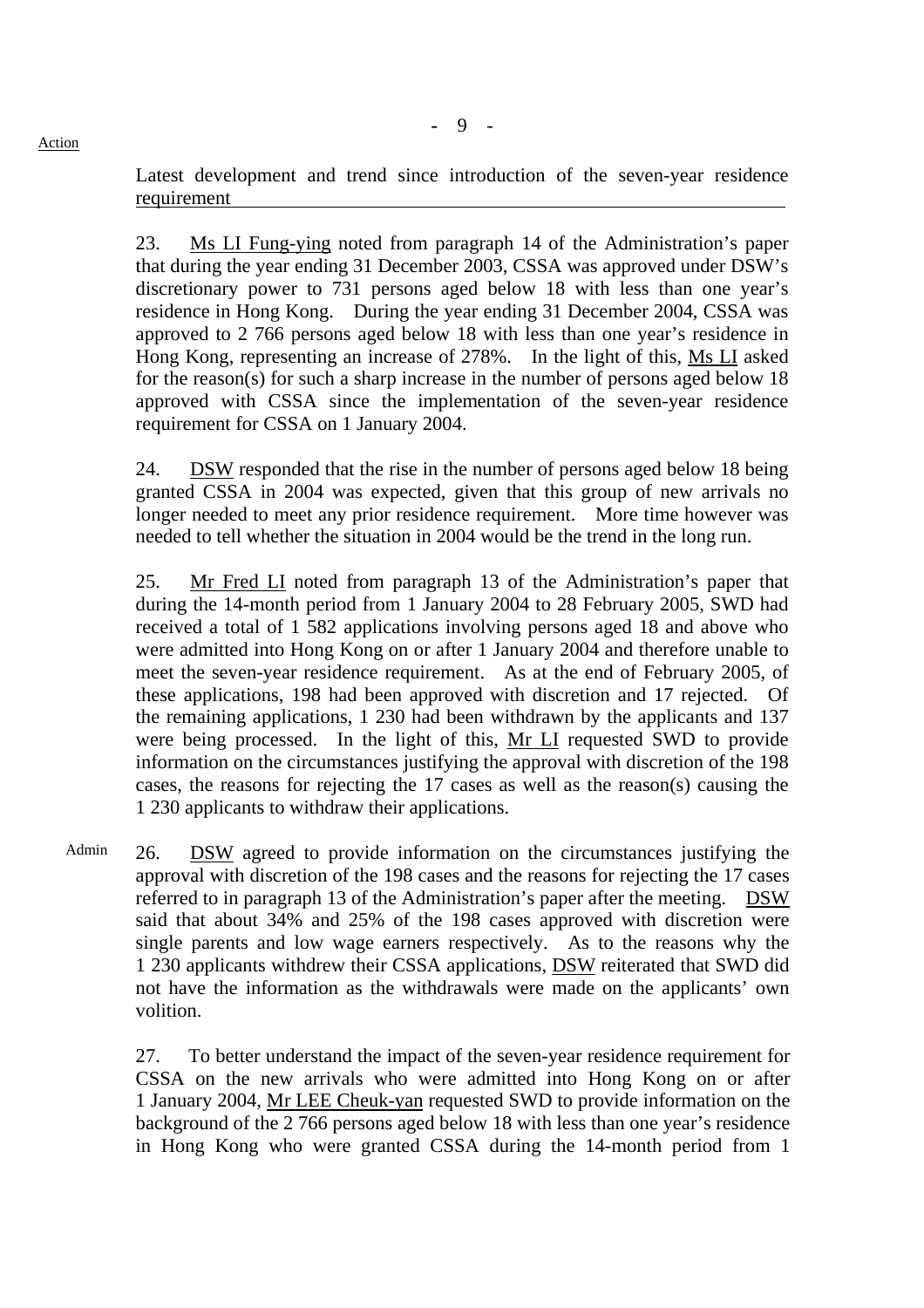Admin

January 2004 to 28 February 2005. Such a background should include whether the parents of these 2 766 persons had been denied CSSA on grounds of not meeting the seven-year residence requirement and hence had to use their CSSA payments for livelihood and the reason(s) for these 2 766 to apply for CSSA. In response, DSW said that he would endeavour to provide the requested information as far as possible.

### Review of the seven-year residence requirement for CSSA

28. Mr LEE Cheuk-yan asked SWD whether it had conducted any study to find out whether, and if so, how the implementation of the seven-year residence requirement for CSSA had impacted on the number of new arrivals aged 18 or above from the Mainland.

29. DSW responded that since the new residence requirement for CSSA only took effect on 1 January 2004, SWD needed to look at the relevant figures for another year in order to draw any meaningful conclusion on whether, and how, the seven-year residence requirement for CSSA had impacted on the number of new arrivals aged 18 or above from the Mainland.

30. Ms LI Fung-ying expressed disappointment that despite numerous discussions held with the Administration in the last legislative session on the operation of discretion under the CSSA Scheme to waive the seven-year residence requirement, the problems of the lack of transparency and consistency about the operation of discretion remained unsolved as pointed out by deputations at the meeting. In order not to aggravate the problem of inter-generational poverty, Ms LI asked whether consideration could be given to ceasing to apply the seven-year residence requirement for CSSA.

31. Deputy Secretary for Health, Welfare and Food (DSHWF) responded that the adoption of a seven-year residence requirement for CSSA was in line with one of the recommendations of the Task Force on Population Policy to ensure a rational basis on which public resources were allocated and the long-term sustainability of heavily subsidized public services. As mentioned by DSW earlier at the meeting, CSSA was not the only form of assistance for people in need. Other forms of assistance and support were available to new arrivals regardless of their length of stay in Hong Kong. In respect of the new arrivals aged 18 and above, assistance was provided to this group of people to seek employment so as to equip them to be self-reliant. CSSA was intended to serve as a safety net of last resort to people in need, and she hoped that the public at large would view CSSA in the same light.

32. DSHWF also pointed out that some NGOs were providing service to advise potential immigrants from the Guangdong and Fukien Provinces to plan carefully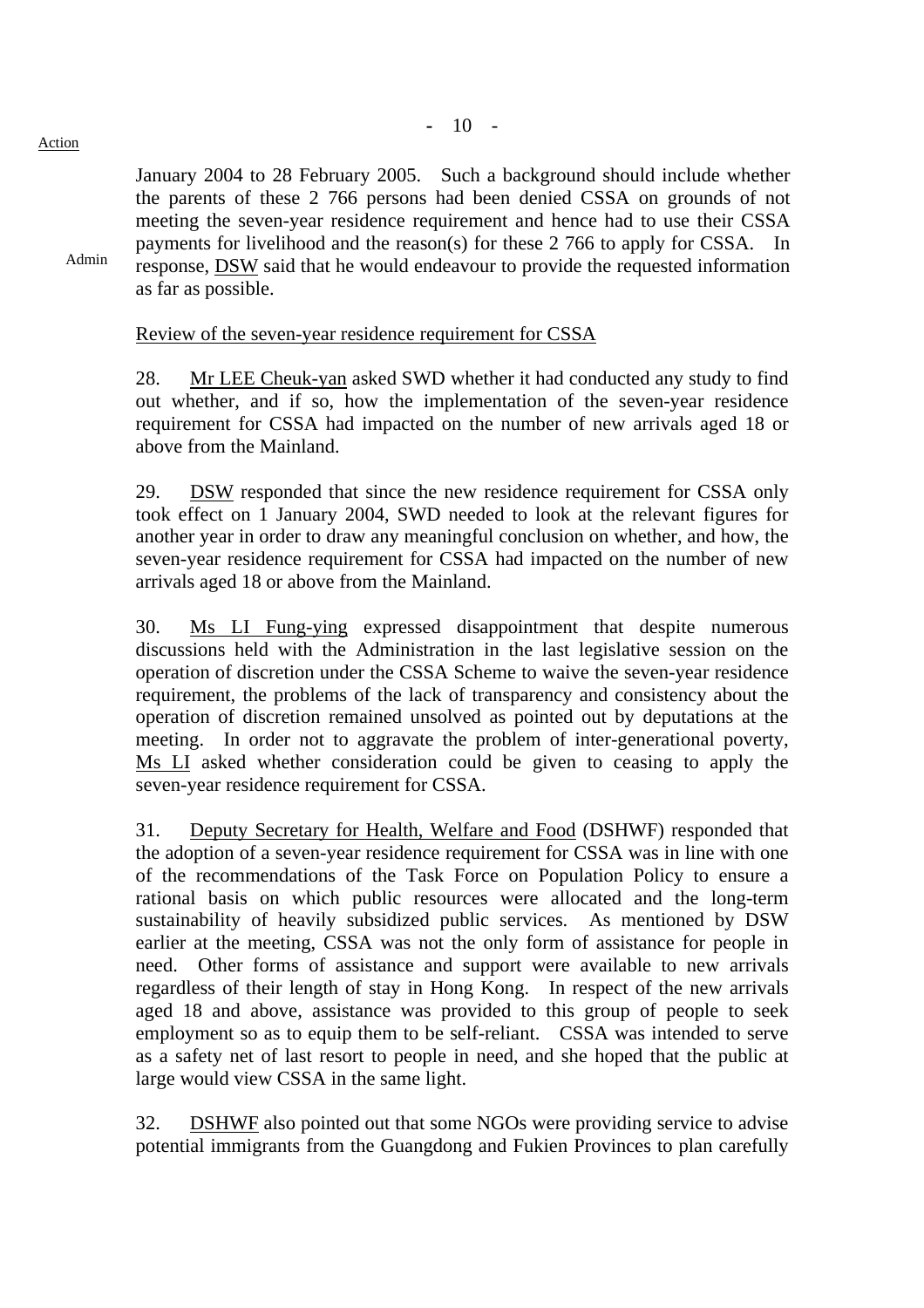before emigrating to Hong Kong, and be aware of the need to have sufficient means to support themselves in Hong Kong. DSW supplemented that in cases where a new arrival was working to support himself/herself and his/her family members, discretion was normally exercised to treat him/her as an eligible member of the family for the purpose of CSSA in recognition of the new arrival's efforts to become self-supporting.

33. Responding to the Chairman's enquiry as to whether there was any plan for a review to be conducted on the application of the "principle of seven-year residence requirement" for residence requirement for CSSA, DSHWF said that while SWD would monitor the situation, there was no plan to change this policy. The overall population policy would be a concern for the Task Force on Population Policy.

Reinstating household registration to new arrivals who opted to return to the Mainland

34. Ms LI Fung-ying and Miss CHAN Yuen-han were of the view that no matter how careful potential immigrants had planned before settling in Hong Kong, their means of livelihood in Hong Kong could still be badly affected due to the occurrence of sudden and unforeseen tragic events, such as the death of their spouses who were the breadwinners of the family. In the light of this, they urged the Administration to take up with the Mainland authorities concerned about the possibility of giving back the household registration to those new arrivals who wished to return to their place of origin.

35. DSW responded that the Security Bureau was in discussion with the Mainland authorities concerned on the possibility of allowing new arrivals from the Mainland to retain their household registration for a certain period of time after they had settled in Hong Kong. DSW further said that to his understanding, Mainlanders who gave up their household registration as a result of them emigrating to other places could apply to the Mainland authorities concerned for getting back their household registration if they decided to return to their place of origin to reside, albeit the approval of such applications could not be taken as a matter of course.

36. Ms LI Fung-ying requested SWD to provide more details about the application for getting back household registration, such as the eligibility criteria, time required, number of successful applications and reasons for rejection. In response, DSW said that the Administration was not in a position to provide such information as this was outside the jurisdiction of Hong Kong. DSW further said that although one of the considerations to exempt a person from the seven-year residence requirement for CSSA was the possibility of the applicant returning to his/her place of origin, the wish of the applicant to stay in Hong Kong would be